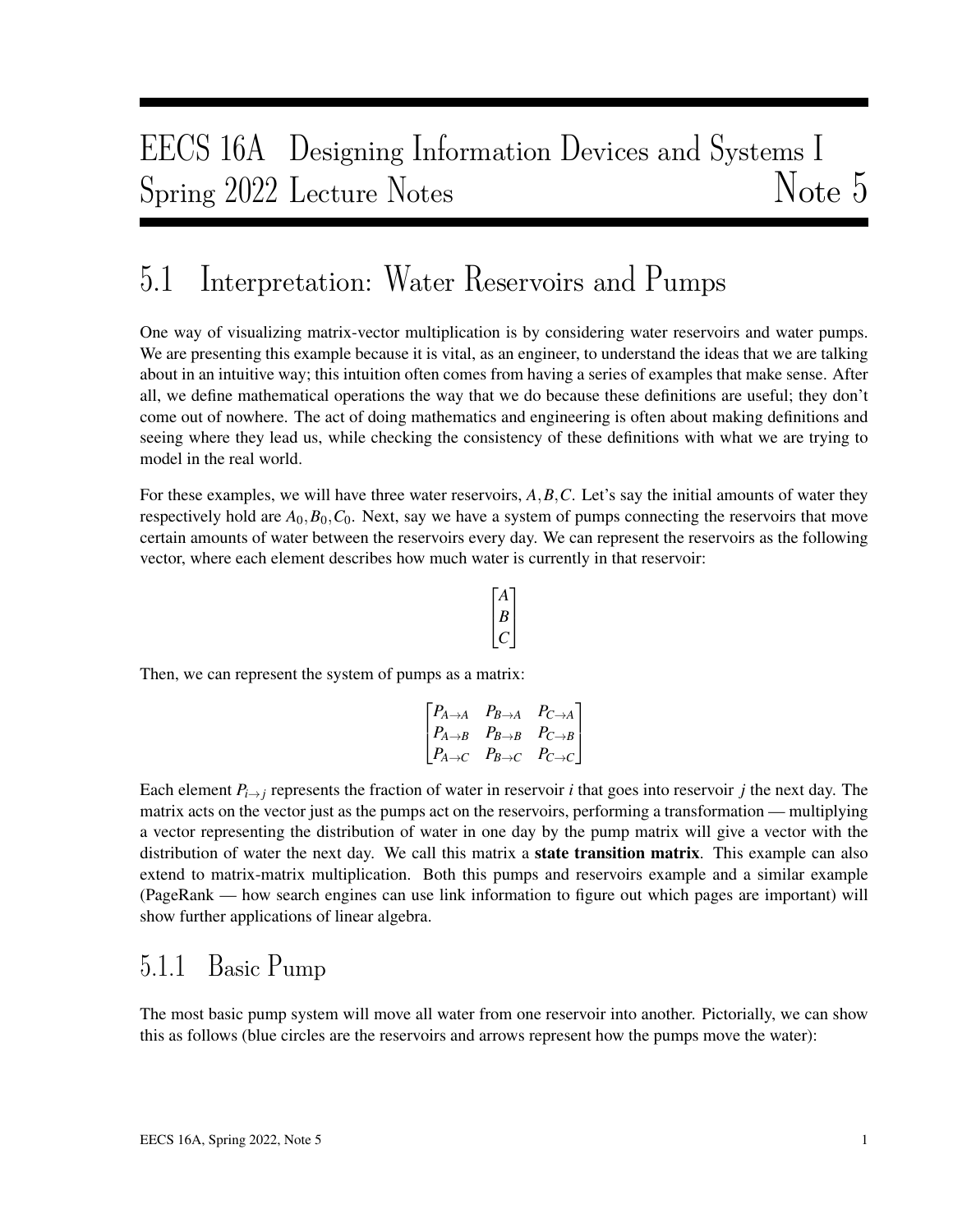

The corresponding matrix-vector multiplication is:

$$
\begin{bmatrix} 0 & 0 & 1 \\ 1 & 0 & 0 \\ 0 & 1 & 0 \end{bmatrix} \begin{bmatrix} A \\ B \\ C \end{bmatrix}
$$

Each time the pumps act on the reservoirs, all of the water in reservoir A flows into reservoir B. All of the water in reservoir B flows into reservoir C. All of the water in reservoir C flows into reservoir A. If A, B, and C all start with the same amount of water, then the pumps acting on the reservoirs would not change the amount of water in each reservoir. As an example, let the amount of water in each reservoir initially be  $A_0$ ,  $B_0$ ,  $C_0$ . Then we can calculate the amount of water in each reservoir after activating the pumps once  $(A_1, B_1, C_1)$  as follows:

$$
\begin{bmatrix} A_1 \\ B_1 \\ C_1 \end{bmatrix} = \begin{bmatrix} 0 & 0 & 1 \\ 1 & 0 & 0 \\ 0 & 1 & 0 \end{bmatrix} \begin{bmatrix} A_0 \\ B_0 \\ C_0 \end{bmatrix} = \begin{bmatrix} C_0 \\ A_0 \\ B_0 \end{bmatrix}
$$

#### 5.1.2 Identity Matrix Pump

What happens when your pump system can be represented as the identity matrix? What does that mean? If the initial amounts of water in the reservoirs are represented by the vector  $\begin{bmatrix} B_0 \\ G \end{bmatrix}$ , and the identity matrix  $[A_0]$  $|C_0|$ represents how the pumps move the water, after one activation of the pumps, nothing changes!

$$
\begin{bmatrix} A_1 \\ B_1 \\ C_1 \end{bmatrix} = \begin{bmatrix} 1 & 0 & 0 \\ 0 & 1 & 0 \\ 0 & 0 & 1 \end{bmatrix} \begin{bmatrix} A_0 \\ B_0 \\ C_0 \end{bmatrix} = \begin{bmatrix} A_0 \\ B_0 \\ C_0 \end{bmatrix}
$$

$$
1 \quad \text{or} \quad B
$$

### 5.1.3 Drain

Another special matrix is the zero matrix:

|                                           | 0                |                                             |
|-------------------------------------------|------------------|---------------------------------------------|
| $\begin{bmatrix} 0 \ 0 \ 0 \end{bmatrix}$ | $\boldsymbol{0}$ |                                             |
|                                           | $\theta$         | $\begin{bmatrix} 0 \\ 0 \\ 0 \end{bmatrix}$ |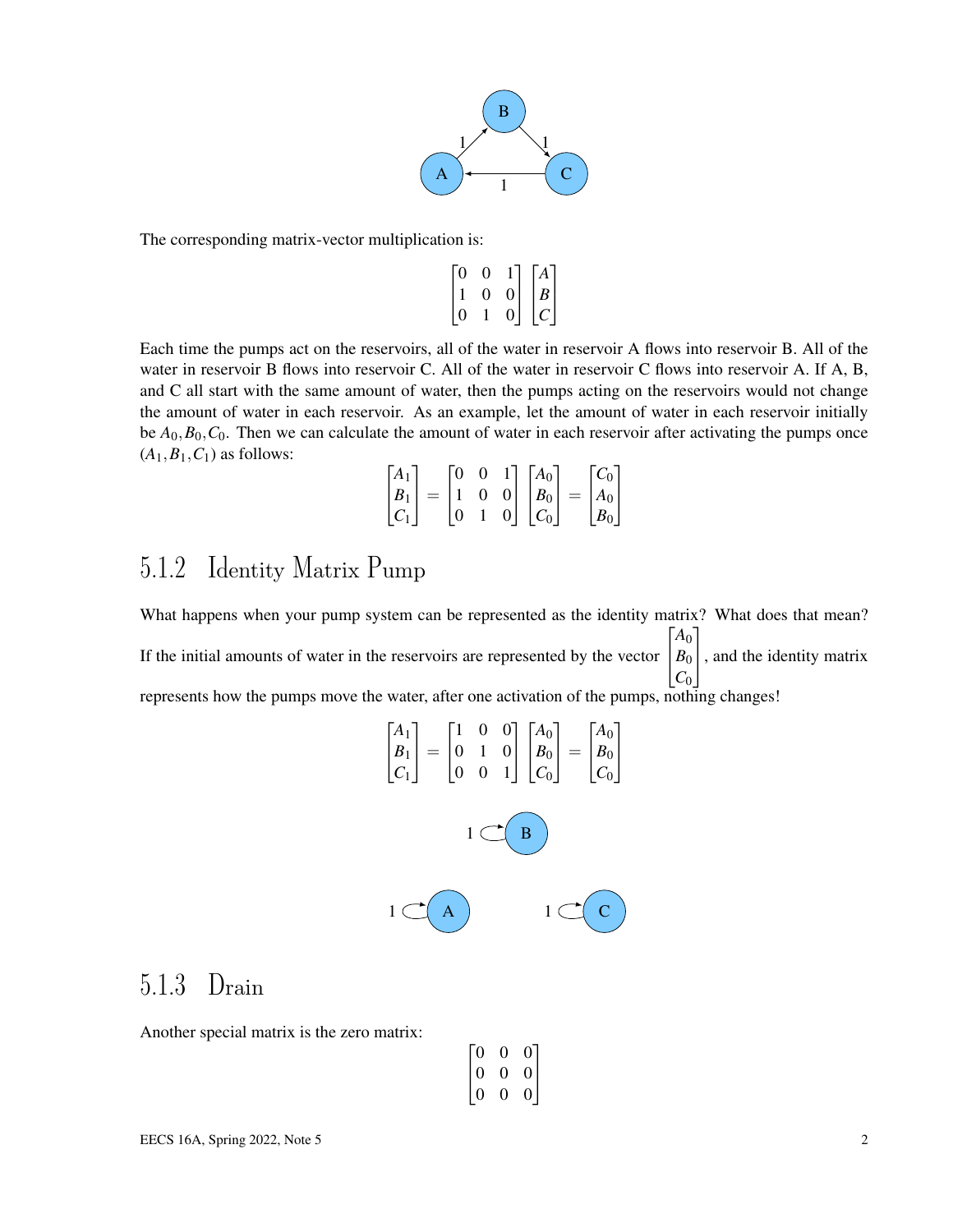In terms of the reservoirs, it would be some sort of drain (e.g. an evil monster evaporated all of the water in the three reservoirs). The zero matrix acting on the reservoirs results in zero water left in each reservoir.

This does not obey water conservation — the total amount of water after the pump matrix is applied will not equal the initial total — but can still be represented as a matrix.

#### <span id="page-2-0"></span>5.1.4 Conservation of Water

Now let's look at what happens when pumps move different amounts of water from each reservoir into other reservoirs. Specifically, let's work with this diagram:



Now, let us describe these pumps with this matrix:

$$
\begin{bmatrix} \frac{1}{2} & \frac{1}{4} & \frac{1}{3} \\ \frac{1}{2} & 0 & \frac{1}{3} \\ 0 & \frac{3}{4} & \frac{1}{3} \end{bmatrix}
$$

Each element of the matrix still represents a pump and indicates how much water is moved where. The first row indicates how much of each reservoir contributes to reservoir A when the pumps are activated. The second row does the same for reservoir B, and the third row is for reservoir C. For example, the upper left element  $\frac{1}{2}$  tells us that half of what is in reservoir A will stay in reservoir A. Similarly, the  $\frac{1}{2}$  on the middle left tells us that the other half of what was in reservoir A will flow into reservoir B when the pumps turn on. As we can see, each column of the matrix sums to one. This means the water is conserved (none is mysteriously lost or gained). The water will either stay in the original reservoir or move to a different one.

This is a useful fact about water moving between pools with no evaporation, but it is not something that is going to hold in all useful applications of matrices.

After activating the pumps once, how do we know how much water is in each reservoir? That can be calculated with a matrix-vector product, just as we saw with the simpler pump models:

$$
\begin{bmatrix} A_1 \\ B_1 \\ C_1 \end{bmatrix} = \begin{bmatrix} \frac{1}{2} & \frac{1}{4} & \frac{1}{3} \\ \frac{1}{2} & 0 & \frac{1}{3} \\ 0 & \frac{3}{4} & \frac{1}{3} \end{bmatrix} \begin{bmatrix} A_0 \\ B_0 \\ C_0 \end{bmatrix} = \begin{bmatrix} \frac{1}{2} \cdot A_0 + \frac{1}{4} \cdot B_0 + \frac{1}{3} \cdot C_0 \\ \frac{1}{2} \cdot A_0 + 0 \cdot B_0 + \frac{1}{3} \cdot C_0 \\ 0 \cdot A_0 + \frac{3}{4} \cdot B_0 + \frac{1}{3} \cdot C_0 \end{bmatrix}
$$

#### 5.1.5 Matrix Multiplication Examples

Now let's look at how matrix-matrix multiplication can be applied to water reservoirs and pumps.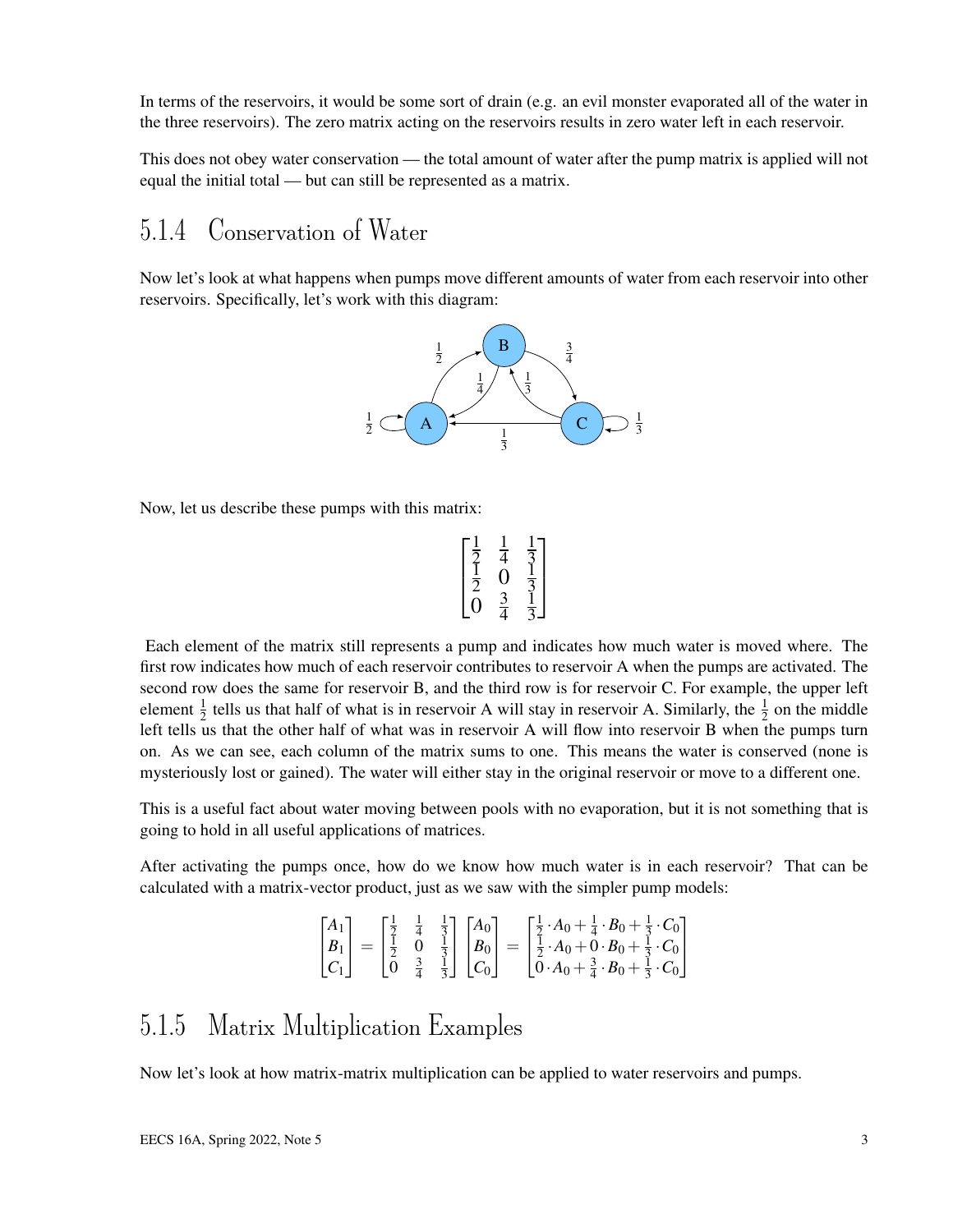#### 5.1.6 Twin Cities

In this scenario, we have two cities that each have three reservoirs. The pump systems in the cities are identical. Let's start with the basic pump system.



The pump system can still be represented as a matrix, like before:

$$
\begin{bmatrix} 0 & 0 & 1 \\ 1 & 0 & 0 \\ 0 & 1 & 0 \end{bmatrix}
$$

However, now the pump system acts on two sets of reservoirs instead of just one. Can our pump matrix act on two vectors representing the reservoirs instead of just one? We can combine the two vectors representing the water reservoirs in each city into a single matrix, with a column for each reservoir vector as follows:

$$
\begin{bmatrix} A & R \\ B & S \\ C & T \end{bmatrix}
$$

Now, let's use the pump matrix to find the water distribution in both cities in a single calculation. In City 1, the reservoirs initially have water amounts  $A_0$ ,  $B_0$ ,  $C_0$ . In City 2, the reservoirs initially have water amounts  $R_0, S_0, T_0$ . Once the pumps act on the reservoirs, the amount of water in each reservoir can be found through matrix-matrix multiplication:

|  |  |  | $\begin{bmatrix} A_1 & R_1 \\ B_1 & S_1 \\ C_1 & T_1 \end{bmatrix} = \begin{bmatrix} 0 & 0 & 1 \\ 1 & 0 & 0 \\ 0 & 1 & 0 \end{bmatrix} \begin{bmatrix} A_0 & R_0 \\ B_0 & S_0 \\ C_0 & T_0 \end{bmatrix} = \begin{bmatrix} C_0 & T_0 \\ A_0 & R_0 \\ B_0 & S_0 \end{bmatrix}$ |  |  |
|--|--|--|-------------------------------------------------------------------------------------------------------------------------------------------------------------------------------------------------------------------------------------------------------------------------------|--|--|

If the cities have identical but more complicated pumps (such as the conservation pumps in the previous example), finding out how the reservoirs change is the same process. All that would be different is the "pump system" matrix.

What happens if you have the same pump-reservoir system in *k* cities? To find out how the pumps act on the reservoirs, you can still use matrix-matrix multiplication. One matrix describes the pumps, while the other describes the reservoirs. There would be *k* columns in the reservoir matrix, because each column is a vector that represents the reservoirs of a certain city.

In this case, we see a matrix acting on another matrix to transform multiple vectors the same way. Because of this, we can also see why the dimensions of the matrix have certain restrictions. The number of columns in the pumps matrix must match the number of rows in the reservoir matrix. The pumps matrix acts on each column of the reservoir matrix to produce a new column for the resulting matrix that describes amount of water for that city's reservoirs.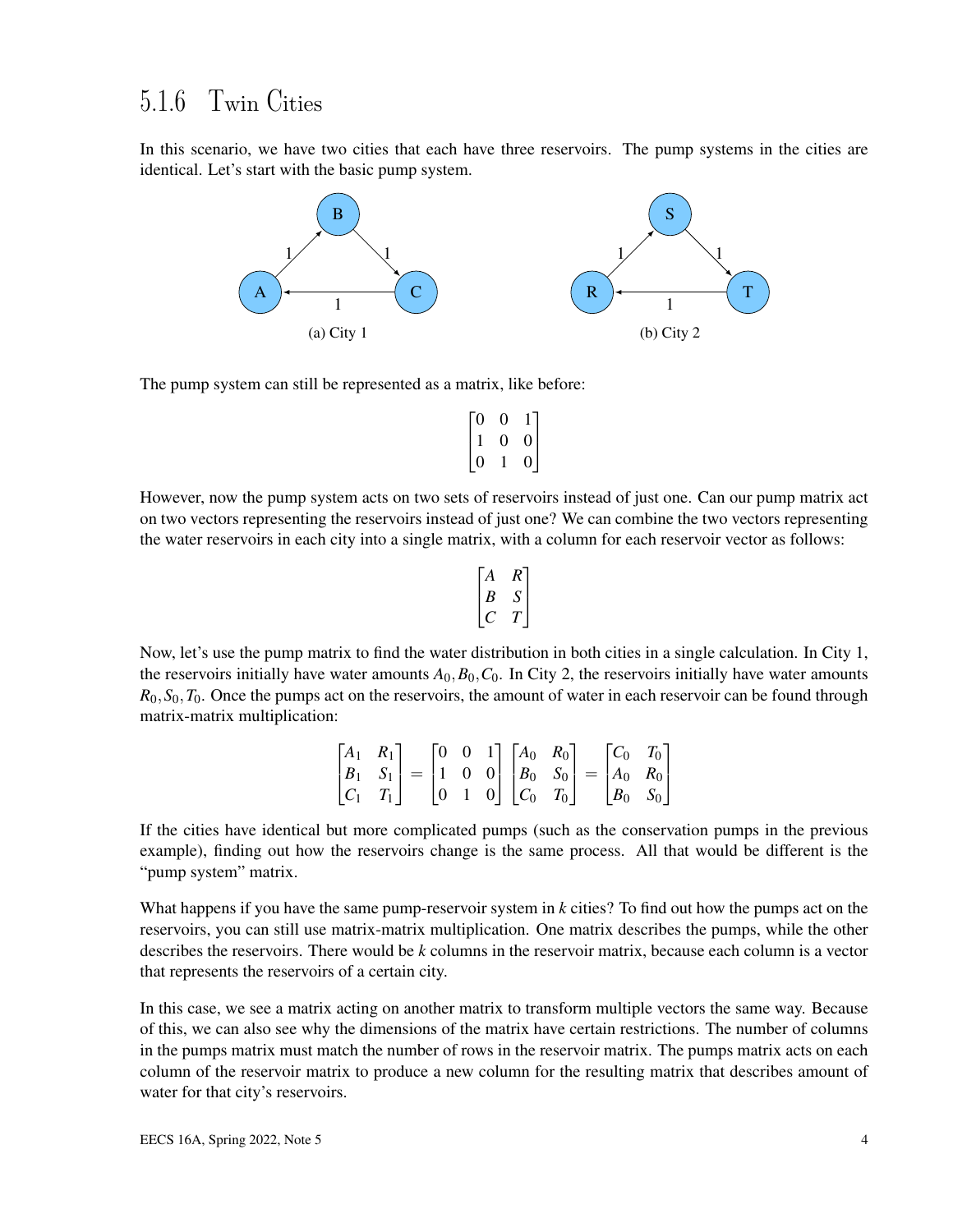### 5.1.7 Activate Pumps Once... And Then Once More

Now, imagine we have one system of pumps for one city with three reservoirs. How can we calculate the amount of water in each reservoir after activating the pumps twice? From matrix-vector multiplication, we know how to find the amount after one activation. If matrix *A* represents the pumps and  $\vec{v}_0$  represents the initial reservoir vector, then  $\vec{v}_1 = A \cdot \vec{v}_0$  will tell us how much water is in each reservoir after one activation. Then  $\vec{v}_2 = A \cdot \vec{v}_1$  will tell us how much water is in each reservoir after the second activation.

But from the reservoirs' standpoints, how they got from  $\vec{v_0}$  to  $\vec{v_2}$  does not matter. For all they know, it could have been some other system of pumps (matrix *B*) that acted on the initial reservoir vector  $(\vec{v}_0)$  that resulted in  $\vec{v}_2$ . This means that one set of pumps acting twice on the reservoirs is equivalent to *another* matrix acting on the reservoirs:

$$
A\vec{v_1} = \vec{v_2}
$$
  
\n
$$
A(A \cdot \vec{v_0}) = B \cdot \vec{v_0}
$$
  
\n
$$
(A \cdot A)\vec{v_0} = B \cdot \vec{v_0}
$$
  
\n
$$
A^2 = B
$$

As an example, let's take the pump system from the conservation example in section [5.1.4:](#page-2-0)

|  | $\begin{matrix}\frac{1}{2} & \frac{1}{4} \\ \frac{1}{2} & 0 \\ 0 & \frac{3}{4}\end{matrix}$ | $\frac{1}{3}$<br>$\frac{1}{3}$<br>$\frac{1}{3}$ | $\vec{v}_0 =$ | $\begin{bmatrix} 1 \\ 1 \\ 1 \end{bmatrix}$ |
|--|---------------------------------------------------------------------------------------------|-------------------------------------------------|---------------|---------------------------------------------|
|--|---------------------------------------------------------------------------------------------|-------------------------------------------------|---------------|---------------------------------------------|

Let's calculate  $\vec{v}_2$ :

For comparison:

$$
\vec{v_1} = \begin{bmatrix} \frac{1}{2} & \frac{1}{4} & \frac{1}{3} \\ \frac{1}{2} & 0 & \frac{1}{3} \\ 0 & \frac{3}{4} & \frac{1}{3} \end{bmatrix} \cdot \begin{bmatrix} 1 \\ 1 \\ 1 \end{bmatrix} = \begin{bmatrix} \frac{13}{2} \\ \frac{5}{6} \\ \frac{13}{12} \end{bmatrix}
$$

$$
\vec{v_2} = \begin{bmatrix} \frac{1}{2} & \frac{1}{4} & \frac{1}{3} \\ \frac{1}{2} & 0 & \frac{1}{3} \\ 0 & \frac{3}{4} & \frac{1}{3} \end{bmatrix} \cdot \begin{bmatrix} \frac{13}{12} \\ \frac{5}{6} \\ \frac{13}{12} \end{bmatrix} = \begin{bmatrix} \frac{10}{9} \\ \frac{65}{72} \\ \frac{77}{72} \end{bmatrix}
$$

$$
B = A^2 = \begin{bmatrix} \frac{1}{2} & \frac{1}{4} & \frac{1}{3} \\ \frac{1}{2} & 0 & \frac{1}{3} \\ 0 & \frac{3}{4} & \frac{1}{3} \end{bmatrix} \cdot \begin{bmatrix} \frac{1}{2} & \frac{1}{4} & \frac{1}{3} \\ \frac{1}{2} & 0 & \frac{1}{3} \\ 0 & \frac{3}{4} & \frac{1}{3} \end{bmatrix} = \begin{bmatrix} \frac{3}{8} & \frac{3}{8} & \frac{13}{36} \\ \frac{1}{3} & \frac{3}{8} & \frac{5}{36} \\ \frac{1}{3} & \frac{1}{3} & \frac{1}{36} \end{bmatrix}
$$

$$
B \cdot \vec{v_0} = \begin{bmatrix} \frac{3}{8} & \frac{3}{8} & \frac{13}{36} \\ \frac{1}{4} & \frac{3}{8} & \frac{5}{18} \\ \frac{1}{3} & \frac{1}{4} & \frac{13}{36} \end{bmatrix} \cdot \begin{bmatrix} 1 \\ 1 \\ 1 \end{bmatrix} = \begin{bmatrix} \frac{10}{9} \\ \frac{65}{7} \\ \frac{77}{72} \end{bmatrix}
$$

From this example, we can see that matrix-matrix multiplication results in an equivalent matrix. Pump system *A* acting twice on the reservoirs is the same as pump system *B* acting once on the reservoirs.

#### 5.1.8 A Multitude of Pumps

Another example of matrix-matrix multiplication with these pumps and reservoirs is when two (or more) *different* sets of pumps act sequentially on a city's reservoirs. From the previous example, we know that a matrix multiplied by another matrix is equivalent to another matrix. That principle can be applied here. So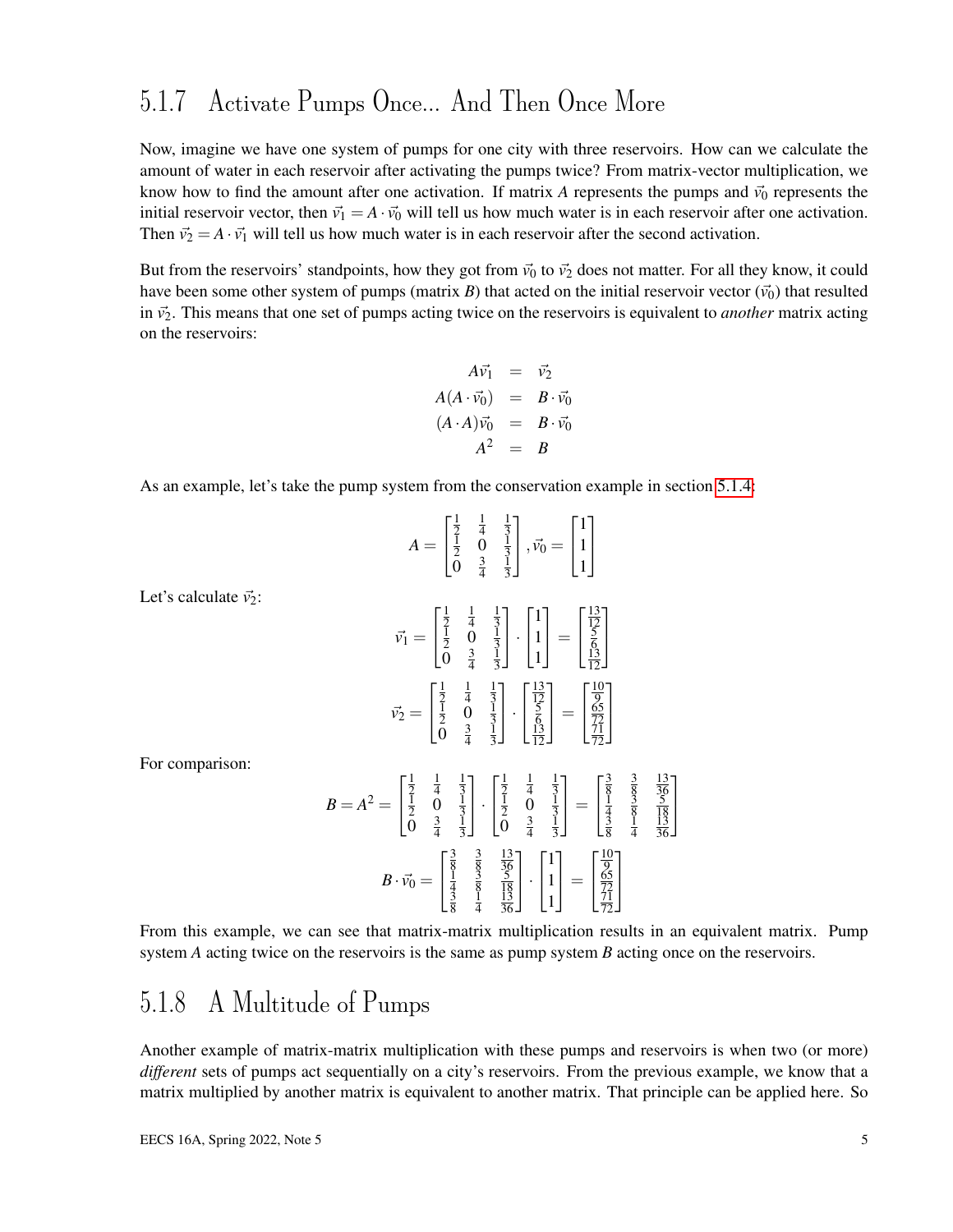if we have Pump System *A* act on the reservoirs  $(\vec{v_0})$  and then Pump System *B* act on the reservoirs, it is the same as if some other Pump System *C* acted on the reservoirs:

$$
B \cdot (A \cdot \vec{v_0}) = C \cdot \vec{v_0}
$$
  
\n
$$
(B \cdot A) \vec{v_0} = C \cdot \vec{v_0}
$$
  
\n
$$
B \cdot A = C
$$

#### 5.1.9 Continuous vs. Discrete Pumps

In all of the examples above, we've assumed that the pumps act instantaneously. That is, each time the pumps transfer water, first we calculate how much water will be moved based on the initial water levels in each reservoir. Then, all of the water is moved instantaneously. (At any given time, water entering reservoir *A* is not used in calculating how much water leaves reservoir *A*.) We can repeat this process (every day, minute, hour, etc), but each time all the water moves instantaneously. We call this process a *discrete time system* because water is transferred only at a discrete times.

While some physical properties happen in discrete time, others happen in *continuous time* – in other words, not instantaneously. We can describe continuous time systems with *differential equations*, which you will learn more about in EE 16B. But even without these techniques, we can still approximate the solution to a continuous time system by modeling it as a discrete time system where we take very small steps in time. Here, small is relative to how long the process takes: if it takes a minute for the pumps to transfer water, we could calculate the new water levels every second. If we are trying to model how light travels in space, we might need to calculate a new time step every femptosecond!

## 5.2 Practice Problems

These practice problems are also available in an interactive form on the course website.

1. Let the state transition matrix  $\sqrt{ }$  $\overline{1}$ 0.5 0.3 0 0 0.5 1 0.4 0.2 0 1 represent people moving between three cities. If  $\vec{x}[0] =$  $\lceil 100 \rceil$  $\overline{1}$ 200 100 , find  $\vec{x}[1]$ . 2. Let the state transition matrix  $0.5$  $\begin{bmatrix} 0 & 0.5 & 1 \\ 0.4 & 0.2 & 0 \end{bmatrix}$  $[0.5 \ 0.3 \ 0]$  $\begin{bmatrix} 0 & 0.5 & 1 \end{bmatrix}$  represent people moving between three cities. Do people stay within these three cities? 3. Let the state transition matrix  $0.1$  $\begin{bmatrix} 0.0 & 0.13 & 0 & 0.2 \\ 0.3 & 0.5 & 0.3 & 0.2 \\ 0 & 0.25 & 0.3 & 0.1 \end{bmatrix}$  $0.1 \quad 0.4$ 0.6 0.15 0 0.2 0 0.25 0.3 0.1  $0.5^{\circ}$  $\Big\}$  $0.25$  0.3 0.1 represent the transfer of water between different buckets. The amount of water in each bucket *a*, *b*, *c*, and *d* at time *n* is  $\sqrt{ }$  $\Big\}$ 3 4 19 1  $\begin{matrix} \phantom{-} \end{matrix}$ . How much water is

1